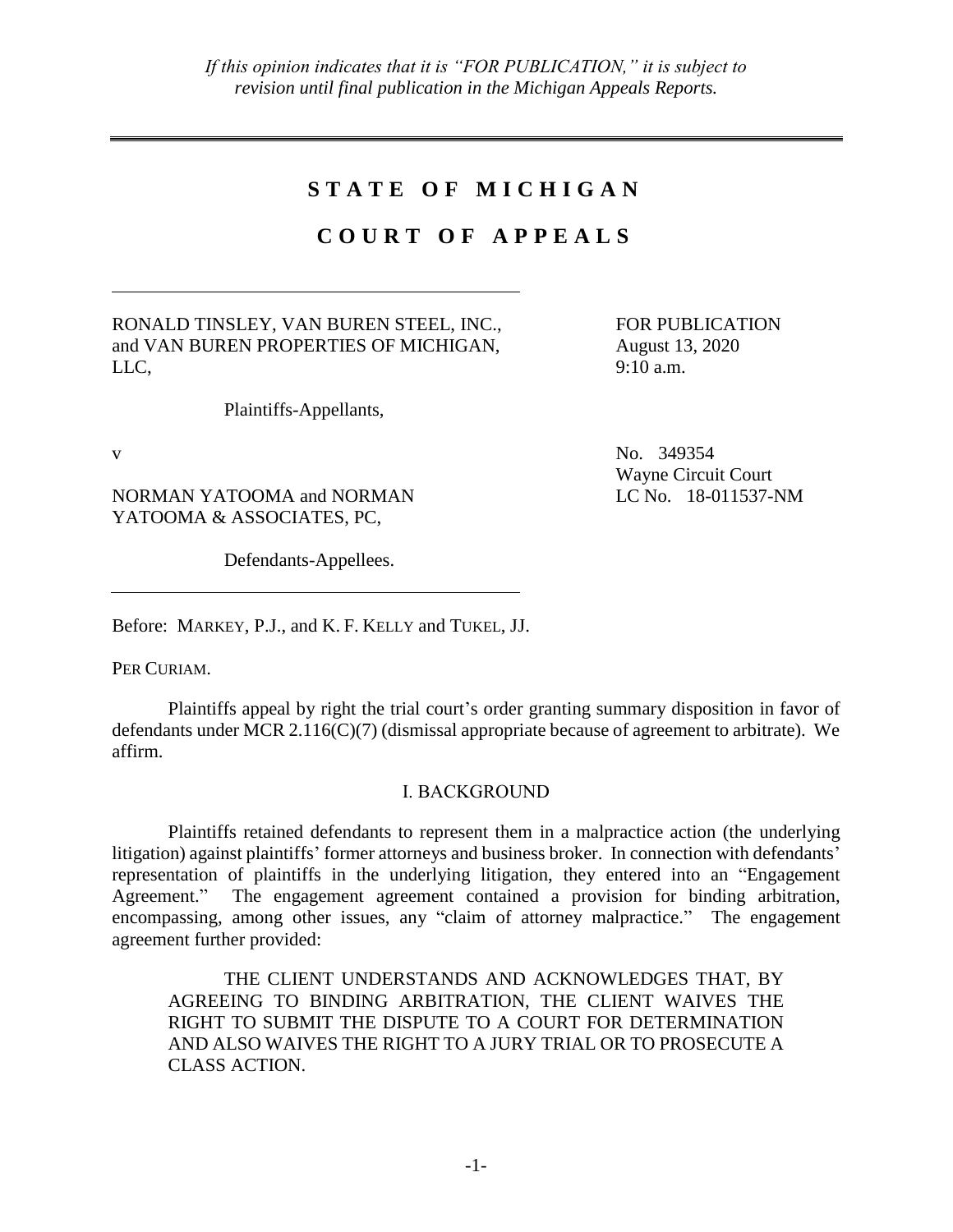Plaintiffs filed a complaint against defendants in the instant suit, alleging legal malpractice in the underlying litigation that forced plaintiffs to settle that action for less than the case was worth. Defendants moved for summary disposition under MCR 2.116(C)(7), asserting that the agreement to arbitrate required dismissal of any court proceedings. Defendants argued that the arbitration provision was valid as a matter of contract law because plaintiff Ronald Tinsley had the engagement agreement reviewed by independent counsel, John Valenti, and fully understood its contents before voluntarily signing it.

Plaintiffs responded that the arbitration provision was unconscionable and unenforceable because it violated Michigan Rule of Professional Conduct (MRPC) 1.8(h)(1), which prohibits a lawyer from "mak[ing] an agreement prospectively limiting the lawyer's liability to a client for malpractice unless permitted by law and the client is independently represented in making the agreement[.]" Plaintiffs asserted that State Bar of Michigan Ethics Opinion R-23 (July 22, 2016), hereafter EO R-23, indicated that an arbitration clause in an attorney-client agreement violates MRPC 1.8(h) unless, before signing the agreement, the client is fully informed of the provision's consequences in writing or consults with independent counsel regarding the arbitration provision. In support of their position, plaintiffs submitted the affidavits of Tinsley and Valenti, averring that they had not discussed the arbitration provision because defendants did not advise Tinsley that such a discussion was warranted. Defendants contended that they were not responsible for Tinsley and Valenti's failure to specifically discuss the arbitration provision contained in the engagement agreement.

The trial court concluded that under the plain language of MRPC 1.8(h)(1) and EO R-23 the arbitration provision was enforceable because Tinsley consulted with independent counsel. The trial court granted defendants' motion for summary disposition on the basis that Tinsley had voluntarily signed the engagement agreement that contained an enforceable arbitration provision. Plaintiffs now appeal.

## II. ANALYSIS

Plaintiffs argue that the arbitration provision is unenforceable because defendants violated their ethical duties under MRPC 1.8(h)(1) and EO R-23 to fully explain the consequences of the provision in writing or to advise plaintiffs to consult with independent counsel regarding the arbitration clause. Plaintiffs maintain that Tinsley and Valenti did not specifically discuss the arbitration provision because defendants did not indicate to Tinsley that such a particular consultation was necessary.

Under MCR 2.116( $C(7)$ , summary disposition is proper when a claim is barred because of "an agreement to arbitrate[.]"<sup>1</sup> We review de novo a trial court's decision on a motion for

 $\overline{a}$ 

<sup>&</sup>lt;sup>1</sup> In *RDM Holdings, Ltd v Continental Plastics Co*, 281 Mich App 678, 687; 762 NW2d 529 (2008), this Court recited the principles pertaining to a motion for summary disposition brought pursuant to MCR 2.116(C)(7):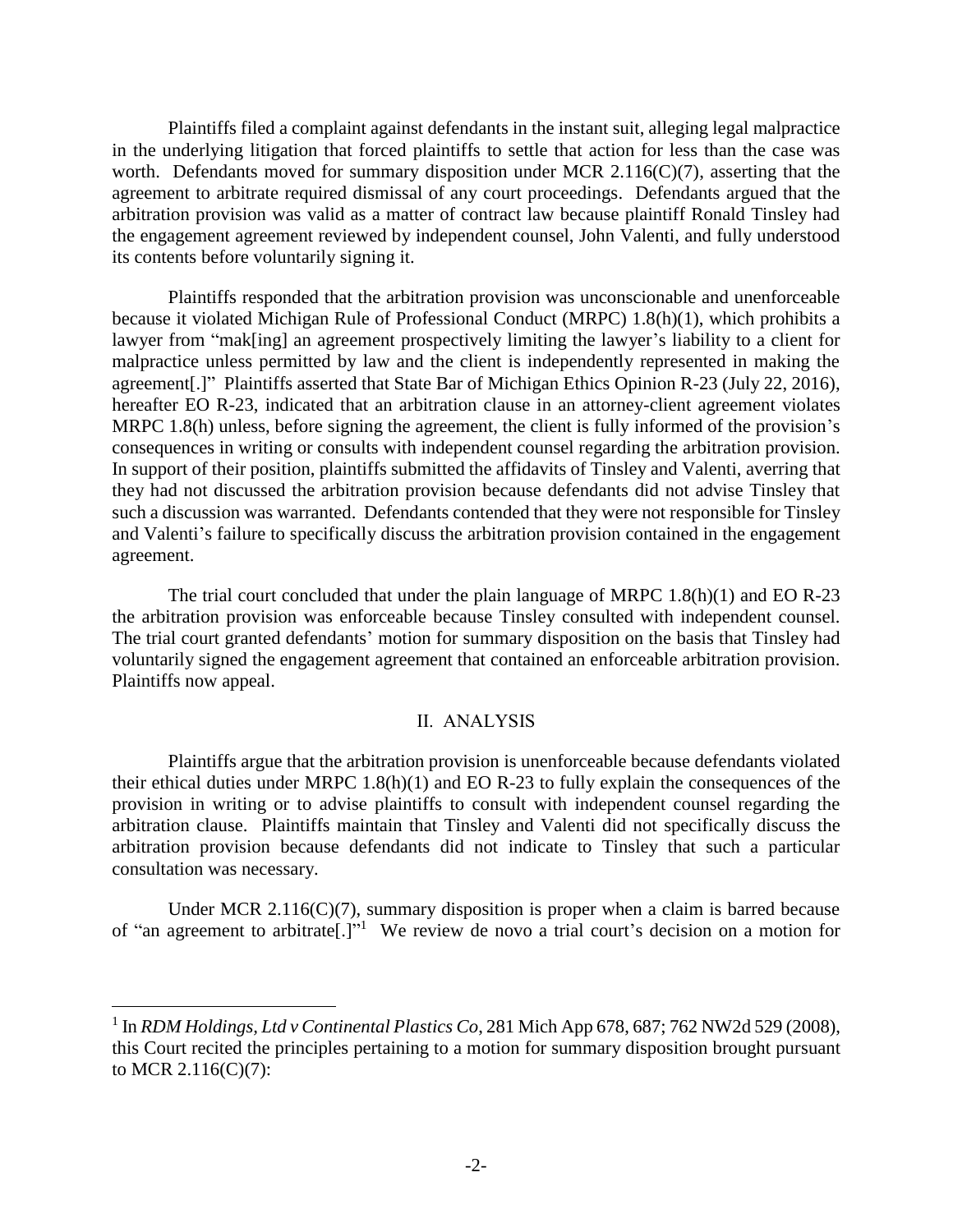summary disposition. *Altobelli v Hartmann*, 499 Mich 284, 294-295; 884 NW2d 537 (2016). The question whether a claim is subject to arbitration is also reviewed de novo, as is the construction of contractual language. *Id*. at 295.

In *Altobelli*, the Michigan Supreme Court explained as follows regarding the applicability of arbitration:

Arbitration is a matter of contract. Accordingly, when interpreting an arbitration agreement, we apply the same legal principles that govern contract interpretation. Our primary task is to ascertain the intent of the parties at the time they entered into the agreement, which we determine by examining the language of the agreement according to its plain and ordinary meaning. In considering the scope of an arbitration agreement, we note that a party cannot be required to arbitrate an issue which it has not agreed to submit to arbitration. The general policy of this State is favorable to arbitration. The burden is on the party seeking to avoid the agreement, not the party seeking to enforce the agreement. In deciding the threshold question of whether a dispute is arbitrable, a reviewing court must avoid analyzing the substantive merits of the dispute. If the dispute is arbitrable, the merits of the dispute are for the arbitrator. [*Id.* at 295-296 (quotation marks, citations, and alterations omitted).]

The Uniform Arbitration Act (UAA), MCL 691.1681 *et seq*., which was enacted pursuant to 2012 PA 371, provides that "[o]n or after July 1, 2013, this act governs an agreement to arbitrate whenever made." MCL 691.1683(1). MCL 691.1686 states, in pertinent part:

(1) An agreement contained in a record<sup>[2</sup>] to submit to arbitration any existing or subsequent controversy arising between the parties to the agreement is valid, enforceable, and irrevocable except on a ground that exists at law or in equity for the revocation of a contract.

 $\overline{a}$ 

Under MCR  $2.116(C)(7)$ ..., this Court must consider not only the pleadings, but also any affidavits, depositions, admissions, or other documentary evidence filed or submitted by the parties. The contents of the complaint must be accepted as true unless contradicted by the documentary evidence. This Court must consider the documentary evidence in a light most favorable to the nonmoving party. If there is no factual dispute, whether a plaintiff's claim is barred under a principle set forth in MCR  $2.116(C)(7)$  is a question of law for the court to decide. If a factual dispute exists, however, summary disposition is not appropriate. [Citations omitted.]

<sup>&</sup>lt;sup>2</sup> "Record" is statutorily defined as "information that is inscribed on a tangible medium or that is stored in an electronic or other medium and is retrievable in perceivable form." MCL 691.1681(2)(f).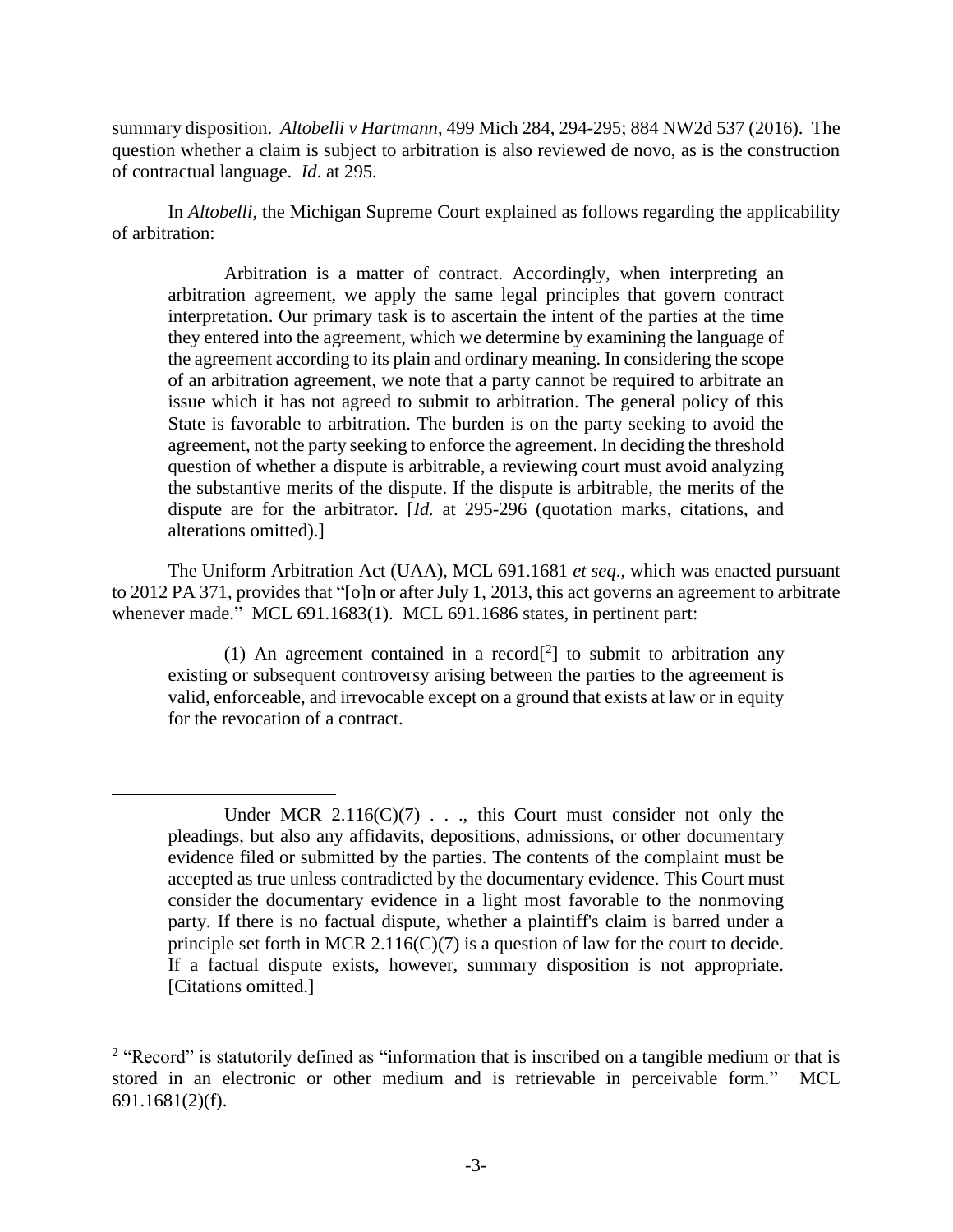(2) The court shall decide whether an agreement to arbitrate exists or a controversy is subject to an agreement to arbitrate.

"[C]ontracts that violate our ethical rules violate . . . public policy and are therefore unenforceable." *Evans & Luptak, PLC v Lizza*, 251 Mich App 187, 196; 650 NW2d 364 (2002) (addressing referral fee arrangements). "[C]ontracts containing performance requirements that would violate the MRPC are not enforceable because such contracts contradict Michigan's public policy." *Morris & Doherty, PC v Lockwood*, 259 Mich App 38, 58; 672 NW2d 884 (2003) (addressing referral fee arrangements). MRPC 1.8(h)(1) was referenced in EO R-23, which opinion came to the following conclusion:

A provision in a fee agreement for legal services purporting to require the parties to arbitrate any future dispute relating to the representation that might arise between them is not ethically permissible unless, prior to signing the fee agreement, the client either consults with independent counsel or consults with the contracting lawyer and is fully informed in writing regarding the scope and practical consequences of the arbitration provision.

"[E]thical opinions clearly are not binding on this Court and provide little, if any, precedential value, especially when statutory and judicial rules are completely dispositive with regard to the issues that the parties present." *Morris & Doherty*, 259 Mich App at 60-61, citing *Watts v Polaczyk*, 242 Mich App 600, 607; 619 NW2d 714 (2000).

The panel in *Watts* directly addressed the validity of an arbitration provision contained in an attorney-client agreement, concluding that under the then-applicable statutory arbitration scheme, the arbitration provision was fully enforceable. The Court reached this conclusion despite various ethics opinions that were inconsistent with the ruling and regardless of the fact that the defendants had not specifically advised the plaintiff about the arbitration provision or given him the opportunity to obtain the advice of independent counsel on the matter. *Watts*, 242 Mich App at 604-609. The Court reasoned:

These [ethics] opinions, though instructive, are not binding on this Court. On the other hand, public policy pronouncements of the Michigan Legislature, enacted as statutes, are binding on this Court. . . .

\* \* \*

It is undisputed that plaintiff voluntarily signed the fee agreement in which he promised to submit to arbitration all disputes arising out of the agreement or the legal representation. . . . Plaintiff's legal malpractice claim is arguably covered by this language.

Plaintiff does not allege fraud or deception in the procuring of the agreement. As noted, plaintiff's failure to read or understand the agreement is no defense. He has not provided this Court with any grounds for refusing to enforce the valid arbitration agreement. Resolving any doubts in favor of arbitration, the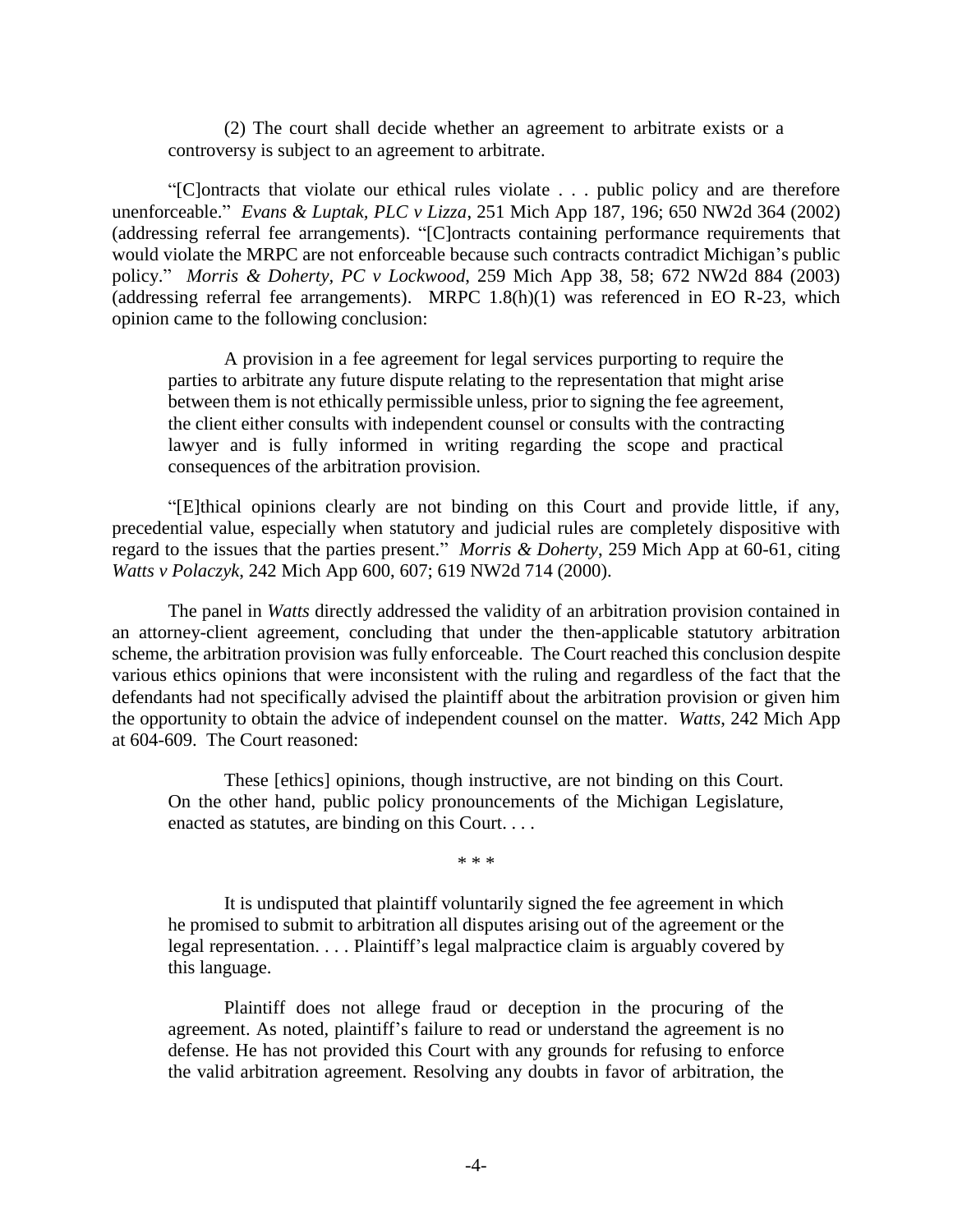trial court's order granting defendants' motion for summary disposition and compelling arbitration was proper. [*Id.* at 607-609 (citations omitted).]

Likewise, in this case, it is undisputed that Tinsley voluntarily signed the engagement agreement that contained the arbitration provision. And, unlike the plaintiff in *Watts*, Tinsley was a sophisticated businessman who had the opportunity to review the engagement agreement with experienced independent counsel before he signed it. For those reasons, the present action is even more compelling than *Watts* with respect to the need to enforce the arbitration clause. We do note that, as quoted earlier, the UAA provides that an arbitration "agreement is valid, enforceable, and irrevocable *except on a ground that exists at law or in equity for the revocation of a contract*." MCL 691.1686(1) (emphasis added). This language essentially incorporates common-law contract principles. We do believe that a violation of the MRPC could potentially serve as a basis to revoke an arbitration provision under the UAA. $3$ 

First, we are not entirely convinced that MRPC 1.8(h)(1) even applies to an arbitration provision, considering that it specifically concerns "an agreement prospectively limiting the *lawyer's liability* to a client for malpractice[.]" (Emphasis added.) Although there may not be access to the courts for resolution with binding arbitration, appellate or otherwise, we question whether arbitration actually limits liability. Nevertheless, assuming that MRPC 1.8(h)(1) was implicated, plaintiffs were "independently represented in making the agreement," which is all that MRPC 1.8(h)(1) requires.<sup>4</sup> And EO R-23 merely requires, as one alternative, that a client consult with independent counsel before signing the fee agreement; that is what occurred here. To the extent that EO R-23 could be construed to demand more, we disavow it.

Nothing in the plain language of MRPC 1.8(h)(1) suggests that a contracting attorney commits an ethical violation by demanding arbitration when a former client, who actually consulted with independent counsel regarding the underlying attorney-client agreement that contained the arbitration clause, fails to bring up the clause or issue during the consultation. And *Watts* makes clear that a failure to read an agreement is no defense. Furthermore, nothing in the plain language of MRPC 1.8(h)(1) or any other MRPC indicates that an attorney needs to specifically advise a client that a consultation with an independent attorney regarding a retainer agreement should or must entail a discussion of an arbitration provision contained in the agreement. Here, the entire engagement agreement between plaintiffs and defendants was only four pages long. The arbitration provision warned plaintiffs in capital letters that signing the engagement agreement would waive the right to submit disputes to a court. Tinsley consulted with independent counsel Valenti regarding the engagement agreement; nothing more was required. It would seem a bit ludicrous to have mandated defendants to particularly inform plaintiffs that Valenti must examine the arbitration provision as part of his review of the engagement agreement.

 $\overline{a}$ 

 $3$  The parties do not address the UAA. Assuming that the arbitration clause in the engagement agreement is not covered by the UAA, see MCR 3.602(A), our ruling would be the same under general contract principles.

<sup>&</sup>lt;sup>4</sup> We suggest contemplation by the State Bar of Michigan and our Supreme Court of an addition to or amendment of MRPC 1.8 to specifically address arbitration clauses in attorney-client agreements. The issue raises sufficient concerns justifying clarification on the subject.